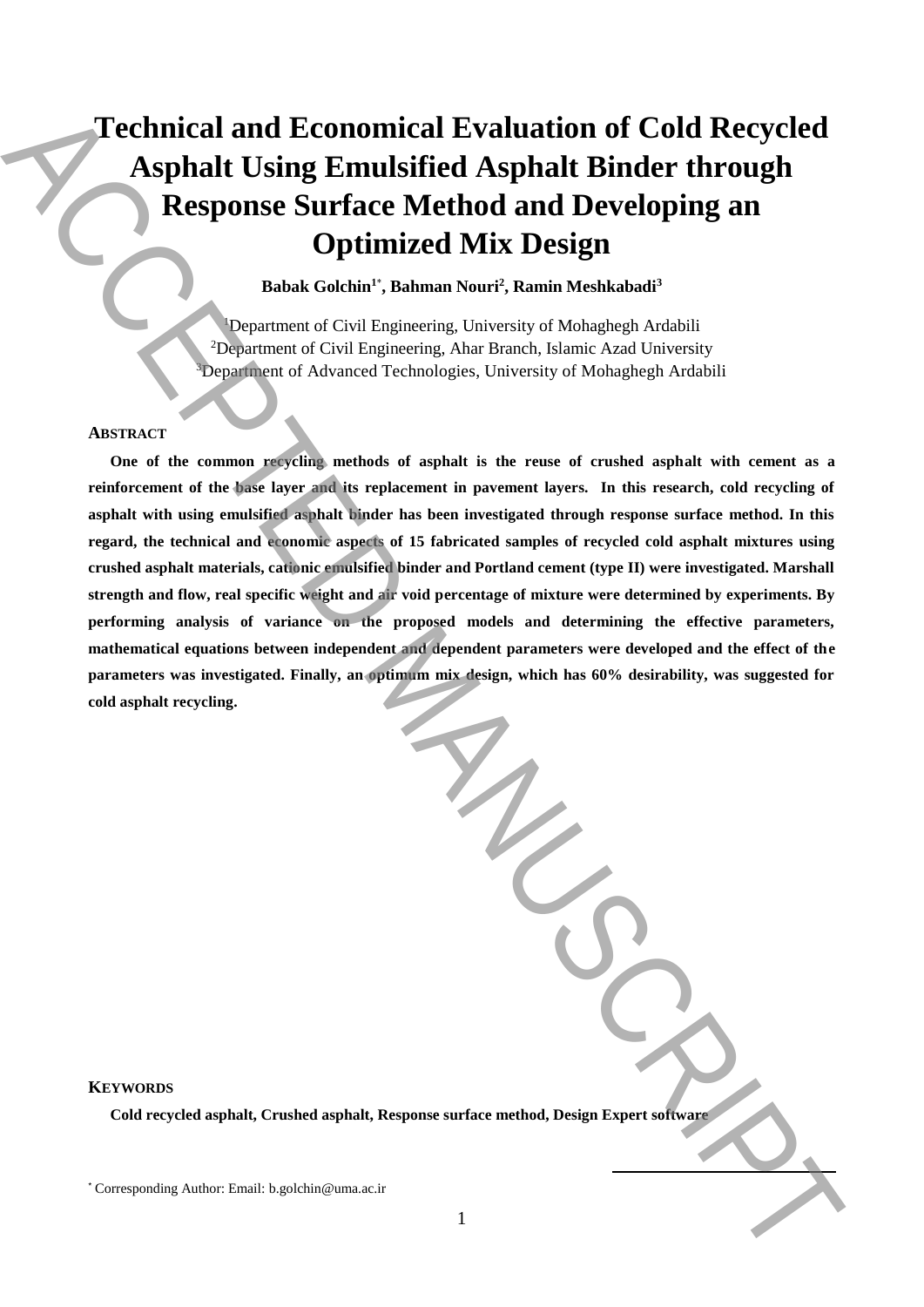## **1. Introduction**

## **2. Materials and methods**

### **3. Results and discussion**

#### **Table 1. Input variables and their values**

| Variable              | Minimum | Maximum |  |
|-----------------------|---------|---------|--|
|                       | value   | value   |  |
| Emulsified binder (%) |         |         |  |
| Cement $(\%)$         |         |         |  |
| Water $(\%)$          |         |         |  |

**Table 2. Designed experiments through response surface method**

| 1. Introduction                                                                                                                                                                                                                                                                                                                                                                                                                                                                                                                                                                                                                                                                                                                                                                                                                                                                                                                                                                                                                                                                                                                                                    | 2%, the Marshall strength increases with more slope,                                                                                                                                                                                                                                                                                                                                                                            |                                                            |                                                                                    |                                                                                                                                                                                        |
|--------------------------------------------------------------------------------------------------------------------------------------------------------------------------------------------------------------------------------------------------------------------------------------------------------------------------------------------------------------------------------------------------------------------------------------------------------------------------------------------------------------------------------------------------------------------------------------------------------------------------------------------------------------------------------------------------------------------------------------------------------------------------------------------------------------------------------------------------------------------------------------------------------------------------------------------------------------------------------------------------------------------------------------------------------------------------------------------------------------------------------------------------------------------|---------------------------------------------------------------------------------------------------------------------------------------------------------------------------------------------------------------------------------------------------------------------------------------------------------------------------------------------------------------------------------------------------------------------------------|------------------------------------------------------------|------------------------------------------------------------------------------------|----------------------------------------------------------------------------------------------------------------------------------------------------------------------------------------|
| The cold recycling of asphalt using crushed asphalt                                                                                                                                                                                                                                                                                                                                                                                                                                                                                                                                                                                                                                                                                                                                                                                                                                                                                                                                                                                                                                                                                                                |                                                                                                                                                                                                                                                                                                                                                                                                                                 |                                                            |                                                                                    | while with increasing the amount of binder from 1 to                                                                                                                                   |
| has long been common. The main purpose of asphalt                                                                                                                                                                                                                                                                                                                                                                                                                                                                                                                                                                                                                                                                                                                                                                                                                                                                                                                                                                                                                                                                                                                  | 4%, the strength decreases with a slight slope.                                                                                                                                                                                                                                                                                                                                                                                 |                                                            |                                                                                    |                                                                                                                                                                                        |
| recycling is to reuse materials to repair and improve the                                                                                                                                                                                                                                                                                                                                                                                                                                                                                                                                                                                                                                                                                                                                                                                                                                                                                                                                                                                                                                                                                                          | Table 1. Input variables and their values                                                                                                                                                                                                                                                                                                                                                                                       |                                                            |                                                                                    |                                                                                                                                                                                        |
| Today, due to economic<br>pavement.<br>savings,                                                                                                                                                                                                                                                                                                                                                                                                                                                                                                                                                                                                                                                                                                                                                                                                                                                                                                                                                                                                                                                                                                                    | Variable                                                                                                                                                                                                                                                                                                                                                                                                                        |                                                            | Minimum                                                                            | Maximum                                                                                                                                                                                |
| preservation of natural resources, elimination of                                                                                                                                                                                                                                                                                                                                                                                                                                                                                                                                                                                                                                                                                                                                                                                                                                                                                                                                                                                                                                                                                                                  |                                                                                                                                                                                                                                                                                                                                                                                                                                 |                                                            | value                                                                              | value                                                                                                                                                                                  |
| previous damages, reduction of destructive effects on                                                                                                                                                                                                                                                                                                                                                                                                                                                                                                                                                                                                                                                                                                                                                                                                                                                                                                                                                                                                                                                                                                              | Emulsified binder (%)                                                                                                                                                                                                                                                                                                                                                                                                           |                                                            |                                                                                    | 4                                                                                                                                                                                      |
| the environment, speed of work, etc., the tendency                                                                                                                                                                                                                                                                                                                                                                                                                                                                                                                                                                                                                                                                                                                                                                                                                                                                                                                                                                                                                                                                                                                 | Cement $(\% )$                                                                                                                                                                                                                                                                                                                                                                                                                  |                                                            | $\boldsymbol{0}$                                                                   | 2                                                                                                                                                                                      |
| towards asphalt recycling has increased. One common<br>method of recycling is to reuse crushed asphalt with                                                                                                                                                                                                                                                                                                                                                                                                                                                                                                                                                                                                                                                                                                                                                                                                                                                                                                                                                                                                                                                        | Water $(\%)$                                                                                                                                                                                                                                                                                                                                                                                                                    |                                                            | 2                                                                                  | $\overline{\mathcal{L}}$                                                                                                                                                               |
| binders as cold recycling. Another method is to use                                                                                                                                                                                                                                                                                                                                                                                                                                                                                                                                                                                                                                                                                                                                                                                                                                                                                                                                                                                                                                                                                                                |                                                                                                                                                                                                                                                                                                                                                                                                                                 |                                                            |                                                                                    |                                                                                                                                                                                        |
| these materials, along with cement as a reinforcement of                                                                                                                                                                                                                                                                                                                                                                                                                                                                                                                                                                                                                                                                                                                                                                                                                                                                                                                                                                                                                                                                                                           | Table 2. Designed experiments through response surface<br>method                                                                                                                                                                                                                                                                                                                                                                |                                                            |                                                                                    |                                                                                                                                                                                        |
| the base layer and its replacement in pavement layers.                                                                                                                                                                                                                                                                                                                                                                                                                                                                                                                                                                                                                                                                                                                                                                                                                                                                                                                                                                                                                                                                                                             | Experiment                                                                                                                                                                                                                                                                                                                                                                                                                      | Emulsified                                                 | Cement                                                                             | Water                                                                                                                                                                                  |
| So far, limited aspects of the mixing design of recycled                                                                                                                                                                                                                                                                                                                                                                                                                                                                                                                                                                                                                                                                                                                                                                                                                                                                                                                                                                                                                                                                                                           |                                                                                                                                                                                                                                                                                                                                                                                                                                 | binder $(\%)$                                              | $(\%)$                                                                             | (%)                                                                                                                                                                                    |
| cold asphalt mixtures have been presented. The purpose                                                                                                                                                                                                                                                                                                                                                                                                                                                                                                                                                                                                                                                                                                                                                                                                                                                                                                                                                                                                                                                                                                             | 1                                                                                                                                                                                                                                                                                                                                                                                                                               | $\overline{4}$                                             | $\overline{2}$                                                                     | $\overline{\mathcal{L}}$                                                                                                                                                               |
| of this study is to investigate the technical                                                                                                                                                                                                                                                                                                                                                                                                                                                                                                                                                                                                                                                                                                                                                                                                                                                                                                                                                                                                                                                                                                                      | 2                                                                                                                                                                                                                                                                                                                                                                                                                               | 2.5                                                        | 1                                                                                  | 3                                                                                                                                                                                      |
| characteristics of cold asphalt mixtures by response                                                                                                                                                                                                                                                                                                                                                                                                                                                                                                                                                                                                                                                                                                                                                                                                                                                                                                                                                                                                                                                                                                               | 3                                                                                                                                                                                                                                                                                                                                                                                                                               | 1                                                          | $\overline{2}$                                                                     | 4                                                                                                                                                                                      |
| surface method and their economic evaluation. In                                                                                                                                                                                                                                                                                                                                                                                                                                                                                                                                                                                                                                                                                                                                                                                                                                                                                                                                                                                                                                                                                                                   | 4                                                                                                                                                                                                                                                                                                                                                                                                                               | 4                                                          | 2                                                                                  | $\overline{c}$                                                                                                                                                                         |
| practical studies in the field of civil engineering, the                                                                                                                                                                                                                                                                                                                                                                                                                                                                                                                                                                                                                                                                                                                                                                                                                                                                                                                                                                                                                                                                                                           | 5                                                                                                                                                                                                                                                                                                                                                                                                                               | 2.5                                                        | $\overline{2}$                                                                     | 3                                                                                                                                                                                      |
| response surface method has been used dramatically. In                                                                                                                                                                                                                                                                                                                                                                                                                                                                                                                                                                                                                                                                                                                                                                                                                                                                                                                                                                                                                                                                                                             | 6                                                                                                                                                                                                                                                                                                                                                                                                                               | 4                                                          | $\mathbf{0}$                                                                       | 2                                                                                                                                                                                      |
| the field of concrete technology, Murali et al. [1], Ray et                                                                                                                                                                                                                                                                                                                                                                                                                                                                                                                                                                                                                                                                                                                                                                                                                                                                                                                                                                                                                                                                                                        | $\overline{7}$                                                                                                                                                                                                                                                                                                                                                                                                                  | $\mathbf{1}$                                               | $\boldsymbol{0}$                                                                   | $\overline{\mathcal{L}}$                                                                                                                                                               |
| al. [2] and Habibi et al. [3], in the field of soil                                                                                                                                                                                                                                                                                                                                                                                                                                                                                                                                                                                                                                                                                                                                                                                                                                                                                                                                                                                                                                                                                                                | 8<br>9                                                                                                                                                                                                                                                                                                                                                                                                                          | 2.5<br>$\overline{4}$                                      | 1                                                                                  | 2                                                                                                                                                                                      |
| mechanics Yuan et al. [4] and Tsang et al. [5], in the                                                                                                                                                                                                                                                                                                                                                                                                                                                                                                                                                                                                                                                                                                                                                                                                                                                                                                                                                                                                                                                                                                             | 10                                                                                                                                                                                                                                                                                                                                                                                                                              | 4                                                          | $\boldsymbol{0}$<br>1                                                              | $\overline{\mathcal{L}}$<br>3                                                                                                                                                          |
| field of environmental engineering, Deng and Chen [6],                                                                                                                                                                                                                                                                                                                                                                                                                                                                                                                                                                                                                                                                                                                                                                                                                                                                                                                                                                                                                                                                                                             | 11                                                                                                                                                                                                                                                                                                                                                                                                                              | 2.5                                                        | $\mathbf{0}$                                                                       | 3                                                                                                                                                                                      |
| and in asphalt technology, Hamzah et al. [7] and                                                                                                                                                                                                                                                                                                                                                                                                                                                                                                                                                                                                                                                                                                                                                                                                                                                                                                                                                                                                                                                                                                                   | 12                                                                                                                                                                                                                                                                                                                                                                                                                              | 1                                                          | 2                                                                                  | 2                                                                                                                                                                                      |
| Abdullah et al. [8] were among the people who used the                                                                                                                                                                                                                                                                                                                                                                                                                                                                                                                                                                                                                                                                                                                                                                                                                                                                                                                                                                                                                                                                                                             | 13                                                                                                                                                                                                                                                                                                                                                                                                                              | 2.5                                                        | $\mathbf{1}$                                                                       | 3                                                                                                                                                                                      |
| response surface method in the design and analysis of                                                                                                                                                                                                                                                                                                                                                                                                                                                                                                                                                                                                                                                                                                                                                                                                                                                                                                                                                                                                                                                                                                              | 14                                                                                                                                                                                                                                                                                                                                                                                                                              | 2.5                                                        | 1                                                                                  | 4                                                                                                                                                                                      |
| their experimental works.                                                                                                                                                                                                                                                                                                                                                                                                                                                                                                                                                                                                                                                                                                                                                                                                                                                                                                                                                                                                                                                                                                                                          | 15                                                                                                                                                                                                                                                                                                                                                                                                                              | 1                                                          | $\mathbf{1}$                                                                       | $\mathfrak{Z}$                                                                                                                                                                         |
|                                                                                                                                                                                                                                                                                                                                                                                                                                                                                                                                                                                                                                                                                                                                                                                                                                                                                                                                                                                                                                                                                                                                                                    | 16                                                                                                                                                                                                                                                                                                                                                                                                                              | 1                                                          | 0                                                                                  | $\overline{c}$                                                                                                                                                                         |
| 2. Materials and methods                                                                                                                                                                                                                                                                                                                                                                                                                                                                                                                                                                                                                                                                                                                                                                                                                                                                                                                                                                                                                                                                                                                                           | 17                                                                                                                                                                                                                                                                                                                                                                                                                              | 2.5                                                        |                                                                                    | 3                                                                                                                                                                                      |
| In this study, Design Expert software and response<br>surface method were used to investigate the technical<br>and economical behavior of cold recycled asphalt<br>mixtures. The response surface method is a set of<br>statistical techniques and applied mathematics for<br>developing experimental models. The goal of this<br>method is to optimize the response (output variable)<br>which is affected by several independent variables<br>(input variables). In this study, independent variables<br>including emulsified binder, cement and water were<br>defined. The minimum and maximum levels for these<br>parameters are presented in Table (1). Dependent<br>variables include real specific weight, air void<br>percentage, Marshall strength and flow, and cost of<br>preparing recycled cold asphalt mix. Table (2) shows<br>the research experiment design.<br>3. Results and discussion<br>Figure (1) shows a three-dimensional graphical model<br>of the relationship between the independent variables<br>and the dependent variable for Marshall strength. As it<br>is seen, with increasing the amount of cement from 0 to<br>$\overline{c}$ | Design-Expert® Software<br>Strength<br>Strength<br>381<br>$X1 = Ax$ bitumen<br>$X2 = B$ : cement<br><b>Actual Factor</b><br>$C: Water = 3/00$<br>of the relationship between independent variables and<br>figure, by increasing the amount of cement from 0 to<br>2%, the Marshall flow decreases with a greater slope.<br>Increasing the amount of water in 2% cement has no<br>for other dependent variables of the research. | 610<br>540<br>470<br>400<br>2.00 <sub>0</sub><br>B: cement | Figure1. Three-dimensional model of Marshall strength<br>between cement and binder | A: bitumen<br>Figure (2) shows a three-dimensional graphical model<br>dependent variables for Marshall flow. As shown in the<br>effect on Marshall flow. Such diagrams can be provided |
|                                                                                                                                                                                                                                                                                                                                                                                                                                                                                                                                                                                                                                                                                                                                                                                                                                                                                                                                                                                                                                                                                                                                                                    |                                                                                                                                                                                                                                                                                                                                                                                                                                 |                                                            |                                                                                    |                                                                                                                                                                                        |



**Figure1. Three-dimensional model of Marshall strength between cement and binder**